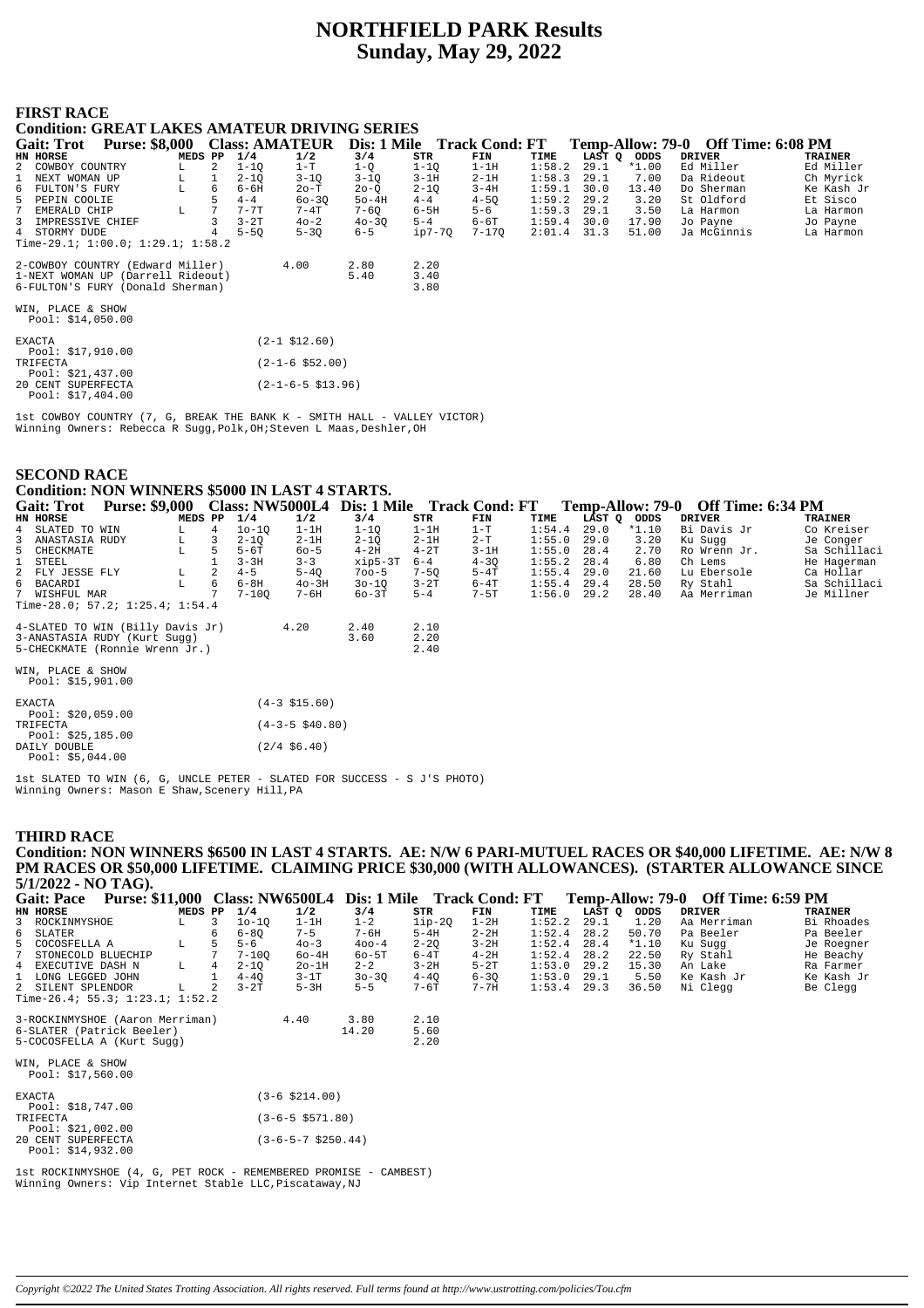| <b>FOURTH RACE</b>                                                                                       |         |   |                             |                      |           |           |                      |               |        |         |              |                |  |
|----------------------------------------------------------------------------------------------------------|---------|---|-----------------------------|----------------------|-----------|-----------|----------------------|---------------|--------|---------|--------------|----------------|--|
| Condition: NON WINNERS \$6500 IN LAST 4 STARTS. AE: WINNERS NOT MORE THAN 6 PARI-MUTUEL RACES.           |         |   |                             |                      |           |           |                      |               |        |         |              |                |  |
| Gait: Trot Purse: \$11,000 Class: NW6500L4 Dis: 1 Mile Track Cond: FT Temp-Allow: 79-0 Off Time: 7:25 PM |         |   |                             |                      |           |           |                      |               |        |         |              |                |  |
| HN HORSE                                                                                                 | MEDS PP |   | 1/4                         | 1/2                  | 3/4       | STR       | FIN                  | TIME          | LAST Q | ODDS    | DRIVER       | <b>TRAINER</b> |  |
| 2 MAC DEENO                                                                                              |         | 2 | $4 - 6$                     | $40-3H$              | $2-2H$    | $2 - 2$   | 1-H                  | 1:53.0        | 28.3   | 2.90    | Ry Stahl     | An Rickert     |  |
| 5 YES                                                                                                    |         | 5 | $1-1H$                      | $1-1T$               | $1-2H$    | $1 - 2$   | $2-H$                | 1:53.0        | 29.0   | $*$ .90 | Bi Davis Jr  | Ja McGinnis    |  |
| 4 TWENTYFOUR K MAGIC                                                                                     | L       |   | $5-7H$                      | $50 - 5$             | $40 - 8$  | $4 - 6H$  | $3 - 6Q$             | 1:54.1        | 28.3   | 17.50   | Do Irvine Jr | Ty Loy         |  |
| 6 MAGICAL MUSCLE MAN                                                                                     |         |   | $6 - 9$                     | $6 - 60$             | $60 - 11$ | $5 - 70$  | $4 - 70$             | $1:54.2$ 28.1 |        | 12.00   | Ch Lems      | He Hagerman    |  |
| 7<br>WADADLI                                                                                             |         |   | $7-10H$                     | 7-7H                 | $7-11T$   | $6 - 90$  | $6p5-9T$             | 1:55.0        | 28.3   | 55.60   | Gr Grismore  | Sa Schillaci   |  |
| 3 REFI                                                                                                   |         | 3 | $3 - 4$                     | $3 - 3$              | $3 - 6$   | $3x-6$    | x5xp6-7T 1:54.3 29.2 |               |        | 2.90    | Ro Wrenn Jr. | Sa Schillaci   |  |
| 1 FASHION CHOCOLATE                                                                                      |         |   | $2-1H$                      | $2-1T$               | $5-10H$   | $7 - 150$ | 7-190                | $1:56.4$ 30.4 |        | 15.40   | Aa Merriman  | Bi Rhoades     |  |
| Time-27.1; $56.1; 1:24.0; 1:53.0$                                                                        |         |   |                             |                      |           |           |                      |               |        |         |              |                |  |
| 2-MAC DEENO (Ryan Stahl)                                                                                 |         |   |                             | 7.80                 | 3.80      | 2.80      |                      |               |        |         |              |                |  |
| 5-YES (Billy Davis Jr)                                                                                   |         |   |                             |                      | 2.80      | 2.40      |                      |               |        |         |              |                |  |
| 4-TWENTYFOUR K MAGIC (Donald Irvine Jr)                                                                  |         |   |                             |                      |           | 5.80      |                      |               |        |         |              |                |  |
| WIN, PLACE & SHOW<br>Pool: \$15,912.00                                                                   |         |   |                             |                      |           |           |                      |               |        |         |              |                |  |
| <b>EXACTA</b><br>Pool: \$15,800.00                                                                       |         |   |                             | $(2-5 \; $21.40)$    |           |           |                      |               |        |         |              |                |  |
| TRIFECTA<br>Pool: \$18,872.00                                                                            |         |   | $(2-5-4 \; \text{$}110.20)$ |                      |           |           |                      |               |        |         |              |                |  |
| 20 CENT SUPERFECTA<br>Pool: \$12,373.00                                                                  |         |   |                             | $(2-5-4-6 \ $43.30)$ |           |           |                      |               |        |         |              |                |  |

lst MAC DEENO (9, H, BROADWAY HALL - MACDEENA - BJ'S MAC)<br>Winning Owners: Corey R Hendricks,Berlin Center,OH;Nichole E Stahl,Republic,OH

#### **FIFTH RACE** Condition: OPEN II

| Congnon, Of Erth                     |  |         |                 |                      |           |                                                           |          |          |        |        |                         |                          |                |
|--------------------------------------|--|---------|-----------------|----------------------|-----------|-----------------------------------------------------------|----------|----------|--------|--------|-------------------------|--------------------------|----------------|
| <b>Gait: Pace</b>                    |  |         |                 |                      |           | Purse: \$15,000 Class: OPEN II Dis: 1 Mile Track Cond: FT |          |          |        |        | <b>Temp-Allow: 79-0</b> | <b>Off Time: 7:52 PM</b> |                |
| HN HORSE                             |  | MEDS PP |                 | 1/4                  | 1/2       | 3/4                                                       | STR      | FIN      | TIME   | LAST Q | ODDS                    | <b>DRIVER</b>            | <b>TRAINER</b> |
| 5 DANCIN DRAGON                      |  | L       | 5               | $1 - 10$             | $1-1H$    | $1-T$                                                     | $1-Q$    | $1 - 1$  | 1:50.0 | 27.4   | 1.90                    | Aa Merriman              | Ra Bendis      |
| 3<br>MAKIN SOME NOISE                |  |         |                 | $3 - 30$             | $3 - 3Q$  | $2o-T$                                                    | $2-Q$    | $2 - 1$  | 1:50.1 | 27.4   | 2.40                    | Ku Sugg                  | Ed Miller      |
| 2 OK KUDO                            |  | L       | 2               | $2 - 1Q$             | $2-1H$    | $3-1H$                                                    | $3-1H$   | $3-1H$   | 1:50.1 | 27.4   | $*1.90$                 | Bi Davis Jr              | Pa Holzman     |
| $7^{\circ}$<br>DONE WELL             |  | L       | $7\phantom{.0}$ | $7-10H$              | $7 - 80$  | $5-5H$                                                    | $5-3T$   | $4-2T$   | 1:50.3 | 27.2   | 14.30                   | Ro Wrenn Jr.             | Ro Burke       |
| $\mathbf{1}$<br>DD'S BIG JOE         |  |         |                 | $4 - 6Q$             | $4 - 5Q$  | $4 - 4$                                                   | $4-3T$   | $5 - 4$  | 1:50.4 | 27.4   | 11.90                   | Ja Thompson              | La Merriman    |
| 6 JUST TOYIN WITH YA                 |  | L       | 6               | $6 - 9$              | 60-6T     | $7 - 7H$                                                  | 7-6T     | $6 - 60$ | 1:51.1 | 27.3   | 28.50                   | Ch Lems                  | Jo Hope        |
| 4 TOOT TOOT N                        |  | L       | $\overline{4}$  | $5-7H$               | $50 - 50$ | $60 - 5H$                                                 | $6 - 6T$ | $7 - 8Q$ | 1:51.3 | 28.2   | 12.00                   | Ry Stahl                 | Je Millner     |
| Time-26.1; 55.0; $1:22.1$ ; $1:50.0$ |  |         |                 |                      |           |                                                           |          |          |        |        |                         |                          |                |
| 5-DANCIN DRAGON (Aaron Merriman)     |  |         |                 | 5.80                 |           | 3.20                                                      | 2.20     |          |        |        |                         |                          |                |
| 3-MAKIN SOME NOISE (Kurt Suqq)       |  |         |                 |                      |           | 3.60                                                      | 2.40     |          |        |        |                         |                          |                |
| 2-OK KUDO (Billy Davis Jr)           |  |         |                 |                      |           |                                                           | 2.20     |          |        |        |                         |                          |                |
| WIN, PLACE & SHOW                    |  |         |                 |                      |           |                                                           |          |          |        |        |                         |                          |                |
| Pool: $$15,465.00$                   |  |         |                 |                      |           |                                                           |          |          |        |        |                         |                          |                |
| <b>EXACTA</b>                        |  |         |                 | $(5-3 \; $16.60)$    |           |                                                           |          |          |        |        |                         |                          |                |
| Pool: \$16,185.00                    |  |         |                 |                      |           |                                                           |          |          |        |        |                         |                          |                |
| TRIFECTA                             |  |         |                 | $(5-3-2 \; $36.60)$  |           |                                                           |          |          |        |        |                         |                          |                |
| Pool: $$16,838.00$                   |  |         |                 |                      |           |                                                           |          |          |        |        |                         |                          |                |
| 20 CENT SUPERFECTA                   |  |         |                 | $(5-3-2-7 \ $19.60)$ |           |                                                           |          |          |        |        |                         |                          |                |
| Pool: \$11,747.00<br>PICK FOUR       |  |         |                 |                      |           | $(4/3/2/5$ \$1 (4 OF 4) \$140.70)                         |          |          |        |        |                         |                          |                |
| Pool: $$11,650.00$                   |  |         |                 |                      |           |                                                           |          |          |        |        |                         |                          |                |
|                                      |  |         |                 |                      |           |                                                           |          |          |        |        |                         |                          |                |

1st DANCIN DRAGON (7, G, DRAGON AGAIN - MCDANCE DESIRE - MCARDLE)<br>Winning Owners: Randall B Bendis, Bridgeville, PA; Pollack Racing LLC, Venetia, PA

#### **SIXTH RACE** Condition: NON WINNERS \$5000 IN LAST 4 STARTS. AE: CLAIMING \$12,500 (WITH ALLOWANCES). (STARTER ALLOWANCE SINCE 5/1/2022 - NO TAG).

| <b>Gait: Trot</b>                    | <b>Purse: \$9,000</b> |         |   |          |                      |                                                                           |           |          |        |             |         | Class: NW5000L4 Dis: 1 Mile Track Cond: FT Temp-Allow: 79-0 Off Time: 8:12 PM |              |
|--------------------------------------|-----------------------|---------|---|----------|----------------------|---------------------------------------------------------------------------|-----------|----------|--------|-------------|---------|-------------------------------------------------------------------------------|--------------|
| HN HORSE                             |                       | MEDS PP |   | 1/4      | 1/2                  | 3/4                                                                       | STR       | FIN      | TIME   | LAST Q ODDS |         | DRIVER                                                                        | TRAINER      |
| 3 ROGER RABBIT                       |                       | L.      | 3 | $2-1H$   | $2 - 10$             | $1 - 3$                                                                   | $1-3H$    | $1-4T$   | 1:54.1 | 28.2        | 2.90    | Aa Merriman                                                                   | Sa Andrews   |
| DONTYOUSAYIT<br>4                    |                       | L       | 4 | $3 - 30$ | $3-2H$               | $20 - 3$                                                                  | $2 - 3H$  | $2 - 4T$ | 1:55.1 | 28.4        | $*1.60$ | Ry Stahl                                                                      | Ke Sherman   |
| 5 STARS AN STONES                    |                       | L       | 5 | $5-7T$   | $5-5H$               | $40 - 5H$                                                                 | $3 - 6$   | $3 - 6$  | 1:55.2 | 28.3        | 35.50   | Gr Grismore                                                                   | Sa Schillaci |
| 7 KOLIN                              |                       | L       | 7 | $7-9T$   | $6 - 7$              | $60-6T$                                                                   | $4 - 7H$  | $4 - 6Q$ | 1:55.2 | 28.1        | 16.60   | Bi Davis Jr                                                                   | Ja Criss Jr  |
| 2 STORMONT PARK                      |                       |         | 2 | $4-5T$   | $4 - 4$              | 5-6H                                                                      | $6 - 12$  | $5-11T$  | 1:56.3 | 29.3        | 40.20   | Ku Suqq                                                                       | Me O'Donnell |
| 1 LIL' DAY DRINKIN                   |                       | L       |   | $1-1H$   | $1 - 1Q$             | $3 - 4$                                                                   | $5 - 11H$ | $6-15T$  | 1:57.2 | 30.4        | 6.50    | Ro Wrenn Jr.                                                                  | Bi Farmer    |
| 6 WINNERUP                           |                       | L       | 6 | х6хо-8Т  | x7x-DIS              | 7-DIS                                                                     | $7-DIS$   | $7-DIS$  | 0:00.0 | 00.0        | 1.80    | Ch Lems                                                                       | He Hagerman  |
| Time-27.2; 57.0; $1:25.4$ ; $1:54.1$ |                       |         |   |          |                      |                                                                           |           |          |        |             |         |                                                                               |              |
| 3-ROGER RABBIT (Aaron Merriman)      |                       |         |   |          | 7.80                 | 3.20                                                                      | 3.40      |          |        |             |         |                                                                               |              |
| 4-DONTYOUSAYIT (Ryan Stahl)          |                       |         |   |          |                      | 3.00                                                                      | 2.80      |          |        |             |         |                                                                               |              |
| 5-STARS AN STONES (Greg Grismore)    |                       |         |   |          |                      |                                                                           | 9.40      |          |        |             |         |                                                                               |              |
| WIN, PLACE & SHOW                    |                       |         |   |          |                      |                                                                           |           |          |        |             |         |                                                                               |              |
| Pool: $$19,364.00$                   |                       |         |   |          |                      |                                                                           |           |          |        |             |         |                                                                               |              |
| EXACTA                               |                       |         |   |          | $(3-4 \; $18.60)$    |                                                                           |           |          |        |             |         |                                                                               |              |
| Pool: \$21,155.00                    |                       |         |   |          |                      |                                                                           |           |          |        |             |         |                                                                               |              |
| TRIFECTA                             |                       |         |   |          | $(3-4-5 \; $165.40)$ |                                                                           |           |          |        |             |         |                                                                               |              |
| Pool: $$27,206.00$                   |                       |         |   |          |                      | $(2/5/3 \text{ } 51 \text{ } (3 \text{ } 0F \text{ } 3) \text{ } $68.70)$ |           |          |        |             |         |                                                                               |              |
| PICK THREE<br>Pool: $$4,739.00$      |                       |         |   |          |                      |                                                                           |           |          |        |             |         |                                                                               |              |

lst ROGER RABBIT (5, G, SEBASTIAN K S - MAURESMO - WINDSONG'S LEGACY)<br>Winning Owners: Sarah J Andrews, Canonsburg, PA;Angela Cornell, Freeport, NY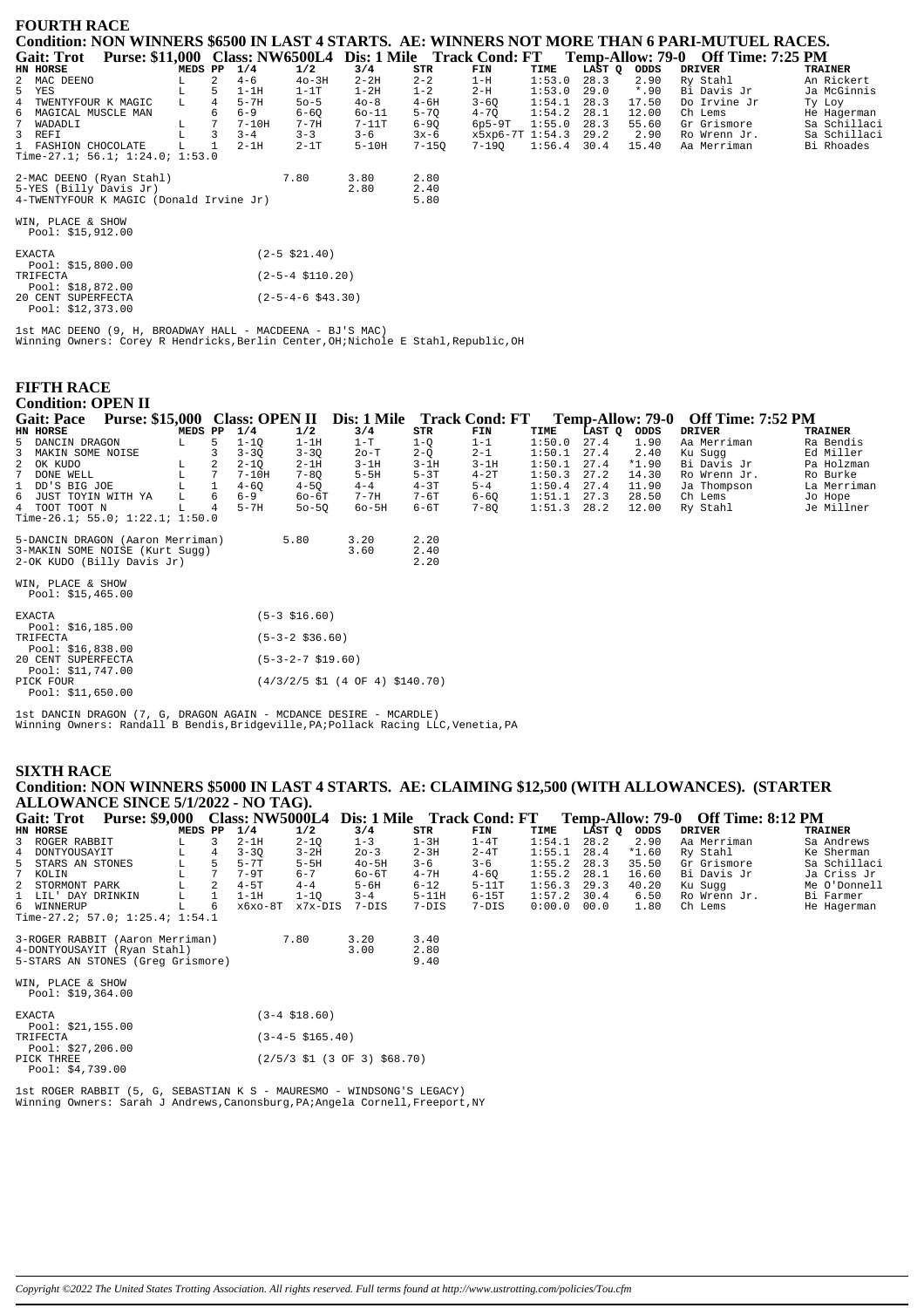| <b>SEVENTH RACE</b>                                                     |                    |                |          |                         |                            |          |          |        |                  |                          |                |  |  |
|-------------------------------------------------------------------------|--------------------|----------------|----------|-------------------------|----------------------------|----------|----------|--------|------------------|--------------------------|----------------|--|--|
| <b>Condition: OPEN HANDICAP (DRAW POST POSITIONS 1-3; DRAW PPS 4-7)</b> |                    |                |          |                         |                            |          |          |        |                  |                          |                |  |  |
| Purse: \$18,000 Class: OPEN<br><b>Gait: Pace</b>                        |                    |                |          |                         | Dis: 1 Mile Track Cond: FT |          |          |        | Temp-Allow: 79-0 | <b>Off Time: 8:37 PM</b> |                |  |  |
| HN HORSE                                                                | MEDS PP            |                | 1/4      | 1/2                     | 3/4                        | STR      | FIN      | TIME   | LAST Q<br>ODDS   | <b>DRIVER</b>            | <b>TRAINER</b> |  |  |
| 5 ONE LAST LAUGH                                                        |                    |                | $6 - 6H$ | $50-3H$                 | $40-2H$                    | $2 - 1$  | $1-1Q$   | 1:51.0 | 27.1<br>10.80    | Ch Lems                  | Sa Schillaci   |  |  |
| 4 BERNIE                                                                | L                  | $\overline{4}$ | $2-1H$   | $2-1T$                  | $3-1H$                     | $3 - 1$  | $2 - 1Q$ | 1:51.1 | 27.3<br>1.40     | Ku Sugg                  | Je Millner     |  |  |
| 6<br>BETTOR THAN SPRING                                                 | L                  | 6              | $1-1H$   | $1-1T$                  | $1-T$                      | $1 - 1$  | $3-1H$   | 1:51.1 | $*1.40$<br>27.4  | Bi Davis Jr              | Co Kreiser     |  |  |
| $7\overline{ }$<br>SOUTHWIND AMAZON                                     |                    |                | $7 - 7T$ | $7-6T$                  | $60 - 4$                   | $5 - 20$ | $4 - 3Q$ | 1:51.3 | 27.2<br>3.50     | Ro Wrenn Jr.             | Pa Holzman     |  |  |
| $\mathbf{1}$<br>NOT TODAY                                               | $^{\rm L}_{\rm L}$ |                | $3-2T$   | $4 - 30$                | $5 - 30$                   | $6-2H$   | $5-3H$   | 1:51.3 | 27.3<br>33.10    | Gr Grismore              | Jo Ciocca Jr.  |  |  |
| 2<br>BULLY PULPIT                                                       |                    | 2              | $4 - 4$  | $30-1T$                 | 20-T                       | $4 - 1$  | $6-4H$   | 1:51.4 | 26.30<br>28.1    | Aa Merriman              | C Loney        |  |  |
| 3 PACIN TO PAYDAZE                                                      |                    |                | $5 - 50$ | $6 - 50$                | $7 - 5$                    | $7 - 4Q$ | $7-5T$   | 1:52.1 | 27.4<br>29.60    | Ry Stahl                 | Ur Miller      |  |  |
| Time-26.3; 56.1; $1:23.2; 1:51.0$                                       |                    |                |          |                         |                            |          |          |        |                  |                          |                |  |  |
| 5-ONE LAST LAUGH (Christopher Lems)                                     |                    |                |          | 23.60                   | 7.60                       | 3.60     |          |        |                  |                          |                |  |  |
| 4-BERNIE (Kurt Sugg)                                                    |                    |                |          |                         | 3.40                       | 2.10     |          |        |                  |                          |                |  |  |
| 6-BETTOR THAN SPRING (Billy Davis Jr)                                   |                    |                |          |                         |                            | 2.20     |          |        |                  |                          |                |  |  |
|                                                                         |                    |                |          |                         |                            |          |          |        |                  |                          |                |  |  |
| WIN, PLACE & SHOW                                                       |                    |                |          |                         |                            |          |          |        |                  |                          |                |  |  |
| Pool: $$23,391.00$                                                      |                    |                |          |                         |                            |          |          |        |                  |                          |                |  |  |
| <b>EXACTA</b>                                                           |                    |                |          | $(5-4, $67.00)$         |                            |          |          |        |                  |                          |                |  |  |
| Pool: \$19,169.00                                                       |                    |                |          |                         |                            |          |          |        |                  |                          |                |  |  |
| TRIFECTA                                                                |                    |                |          | $(5 - 4 - 6 \ $187.00)$ |                            |          |          |        |                  |                          |                |  |  |
| Pool: $$20,570.00$                                                      |                    |                |          |                         |                            |          |          |        |                  |                          |                |  |  |
| 20 CENT SUPERFECTA                                                      |                    |                |          | $(5-4-6-7 \ $38.38)$    |                            |          |          |        |                  |                          |                |  |  |
| Pool: $$15,756.00$                                                      |                    |                |          |                         |                            |          |          |        |                  |                          |                |  |  |

lst ONE LAST LAUGH (5, G, MCARDLE - FANCY CREEK FUNNY - SPORTSMASTER)<br>Winning Owners: Schillaci Stbs LLC,Macedonia,OH;Sam Bova Rcg LLC,Irving,NY;P F Barbato,Demarest,NJ

#### **EIGHTH RACE**

Condition: NON WINNERS \$8200 IN LAST 4 STARTS (MARES ALLOWED 25%). AE: N/W 8 PARI-MUTUEL RACES. AE: N/W \$2500 IN 2022.  $\omega$ : \$12.200  $\sim$  Class: NW8000I 4  $\sim$  Dis: 1 Mile  $\sim$  Track Cond: FT  $T_{\text{cmm}}$  Allows 70.0. Off  $T_{\text{cmm}}$ , 9.50 DM  $T_{\alpha}$ :  $T_{\alpha\alpha}$ 

| Gail: 1 Fol<br><b>Purse: \$12,200 Class: INVOUUUL4 DIS: 1 IVINE TRACK CONG: FT</b> |         |    |           |                      |          |          |          |        |        |         | Temp-Allow: 79-0 UIL THE: 8:58 FM |                |
|------------------------------------------------------------------------------------|---------|----|-----------|----------------------|----------|----------|----------|--------|--------|---------|-----------------------------------|----------------|
| HN HORSE                                                                           | MEDS PP |    | 1/4       | 1/2                  | 3/4      | STR      | FIN      | TIME   | LAST O | ODDS    | <b>DRIVER</b>                     | <b>TRAINER</b> |
| 1 WILDFIRE SEELSTER                                                                | L.      | 1  | $10-10$   | $1 - 10$             | $1-1Q$   | $1-1T$   | $1 - NS$ | 1:54.2 | 28.3   | 1.70    | Ch Lems                           | He Hagerman    |
| 5 CHASIN' DREAMS                                                                   | L       |    | $2 - 10$  | $2 - 1Q$             | $2 - 1Q$ | $2 - 1T$ | $2-NS$   | 1:54.2 | 28.2   | 6.60    | Gr Grismore                       | Sa Schillaci   |
| 3 MCSTONED AGAIN                                                                   |         |    | $3 - 50$  | $3-2T$               | $4 - 30$ | $3 - 3H$ | $3 - 50$ | 1:55.2 | 29.0   | $*1.20$ | Ro Wrenn Jr.                      | Ro Burke       |
| 4 KING FELIX                                                                       | L.      |    | $5-9H$    | $40 - 30$            | $30 - 2$ | $4 - 3H$ | $4-5T$   | 1:55.3 | 29.2   | 16.20   | Do Irvine Jr                      | La Clabaugh    |
| 2 SWAN ON A MISSION                                                                | L       | 2. | $4 - 7H$  | $5-4T$               | $6-5Q$   | $6-5Q$   | $5 - 60$ | 1:55.3 | 28.4   | 5.00    | Ku Sugg                           | Ed Miller      |
| 6 VEGAS TICKET                                                                     |         | 6  | $6-11T$   | $60 - 50$            | $50 - 4$ | $5 - 50$ | $6-6T$   | 1:55.4 | 29.1   | 28.60   | Lu Ebersole                       | Be Murdock     |
| 7 DYNAMIC EDGE                                                                     | L       |    | $7 - 13H$ | 7-6H                 | 70-60    | $7 - 6$  | $7 - 7H$ | 1:55.4 | 28.4   | 58.90   | Ke Kash Jr                        | Je Roegner     |
| Time-28.0; 57.2; $1:25.4$ ; $1:54.2$                                               |         |    |           |                      |          |          |          |        |        |         |                                   |                |
| 1-WILDFIRE SEELSTER (Christopher Lems)                                             |         |    |           | 5.40                 | 3.40     | 2.20     |          |        |        |         |                                   |                |
| 5-CHASIN' DREAMS (Greq Grismore)                                                   |         |    |           |                      | 6.20     | 2.40     |          |        |        |         |                                   |                |
| 3-MCSTONED AGAIN (Ronnie Wrenn Jr.)                                                |         |    |           |                      |          | 2.10     |          |        |        |         |                                   |                |
| WIN, PLACE & SHOW<br>Pool: \$20,921.00                                             |         |    |           |                      |          |          |          |        |        |         |                                   |                |
| <b>EXACTA</b>                                                                      |         |    |           | $(1-5 \; $24.00)$    |          |          |          |        |        |         |                                   |                |
| Pool: \$20,023.00<br>TRIFECTA<br>Pool: \$20,705.00                                 |         |    |           | $(1-5-3$ \$84.20)    |          |          |          |        |        |         |                                   |                |
| 20 CENT SUPERFECTA<br>Pool: $$16,164.00$                                           |         |    |           | $(1-5-3-4 \ $25.78)$ |          |          |          |        |        |         |                                   |                |

1st WILDFIRE SEELSTER (6, M, EXPLOSIVE MATTER - WARRAWEE LASSIE - KADABRA)<br>Winning Owners: Autobahn Racing Stable, Brewster, OH

### **NINTH RACE**

#### **Condition: NON WINNERS \$3500 IN LAST 4 STARTS.** Gait: Pace Purse: \$7,000 Class: NW3500L4 Dis: 1 Mile Track Cond: FT Temp-Allow: 79-0 Off Time: 9:18 PM MEDS PP  $1/4$ <br>  $1$   $1-1Q$ <br>  $L$  2  $2-1Q$  $1/2$ <br> $1-1H$ <br> $2-1H$  $3/4$ <br> $1-T$ <br> $3-1Q$  $\begin{array}{c}\n\text{STR} \\
1-10 \\
2-10\n\end{array}$  $\begin{array}{c} \textbf{FIN} \\ 1-\textbf{H} \end{array}$ LAST Q ODDS<br>28.2 \*1.50<br>28.1 3.10 HN HORSE TIME **DRIVER TRAINER** Ro Wrenn Jr.<br>Ch Lems ELITE MACHINE  $1:52.1$ Ma Burkholder  $\frac{1}{2}$ BACKSEAT JOKER<br>CAVIART COOPER  $2-H$  $1:521$ Sa Schillaci  $4 - 4T$  $\frac{2}{4-3}$  $4-2T$  $3 - 1T$  $1:52.3$  $\overline{3}$  $\overline{3}$  $4 - 3$  $28.1$  $13.50$ Bi Davis Jr He Hagerman  $\mathbf L$ REVENANT BLUE CHIP<br>VINTAGE GRAND  $3 - 3$ <br> $5 - 7Q$  $30 - 1H$ <br> $50 - 3Q$ 2о-Т<br>5о-3Н  $28.4$ <br> $28.3$  $6.20$ <br> $11.10$ 6 6  $3 - 20$  $4 - 2T$  $1:52.4$ Aa Merriman Ma Burkholder  $\frac{8}{4}$  $\mathbf{L}$  $\frac{5}{4}$  $5 - 4H$  $5 - 4$  $1:53.0$ Ku Sugg Ke Kash Jr  $6 - 5$ <br> $70 - 5$  $1:53.0$ <br> $1:53.1$ <br> $1:53.1$  $28.2$ <br>  $28.2$ <br>  $28.1$  $6 - 8T$ <br> $7 - 10T$  $6 - 4H$ <br> $700 - 5Q$  $6 - 4T$ <br> $7 - 5T$  $6 - 4H$ <br> $7 - 5H$  $25.70$ <br> $13.90$ Ry Stahl<br>Ke Kash Jr Ro Krenitsky Jr<br>Ke Kash Jr  $\frac{5}{7}$ CLEMSON  $\mathbb L$  $\frac{5}{7}$ ASHLEYSBEST FLY CHARLEY FLY  $\mathbf{L}$  $8 - 5H$ 8 8  $8 - 120$  $8 - 6T$  $80 - 60$  $8 - 6H$ 4.10 Lu Ebersole Je Ebersole Time-27.2; 56.2; 1:23.4; 1:52.1

1-ELITE MACHINE (Ronnie Wrenn Jr.)  $5.00$ 2.60  $2.40$ 2-BACKSEAT JOKER (Christopher Lems)<br>3-CAVIART COOPER (Billy Davis Jr)  $3.40$  $3.20$ <br> $4.80$ 

WIN, PLACE & SHOW<br>Pool: \$15,840.00

| <b>EXACTA</b>      | $(1-2 \; $10.00)$           |
|--------------------|-----------------------------|
| Pool: $$22.816.00$ |                             |
| TRIFECTA           | $(1-2-3 \; $39.40)$         |
| Pool: \$22,354.00  |                             |
| 20 CENT SUPERFECTA | $(1-2-3-6 \text{ } $18.84)$ |
| Pool: \$18,013.00  |                             |

1st ELITE MACHINE (5, G, WESTERN VINTAGE - IEMMA MACHINE BABY - MACH THREE)<br>Winning Owners: Donald J Lark Jr,Hermitage,PA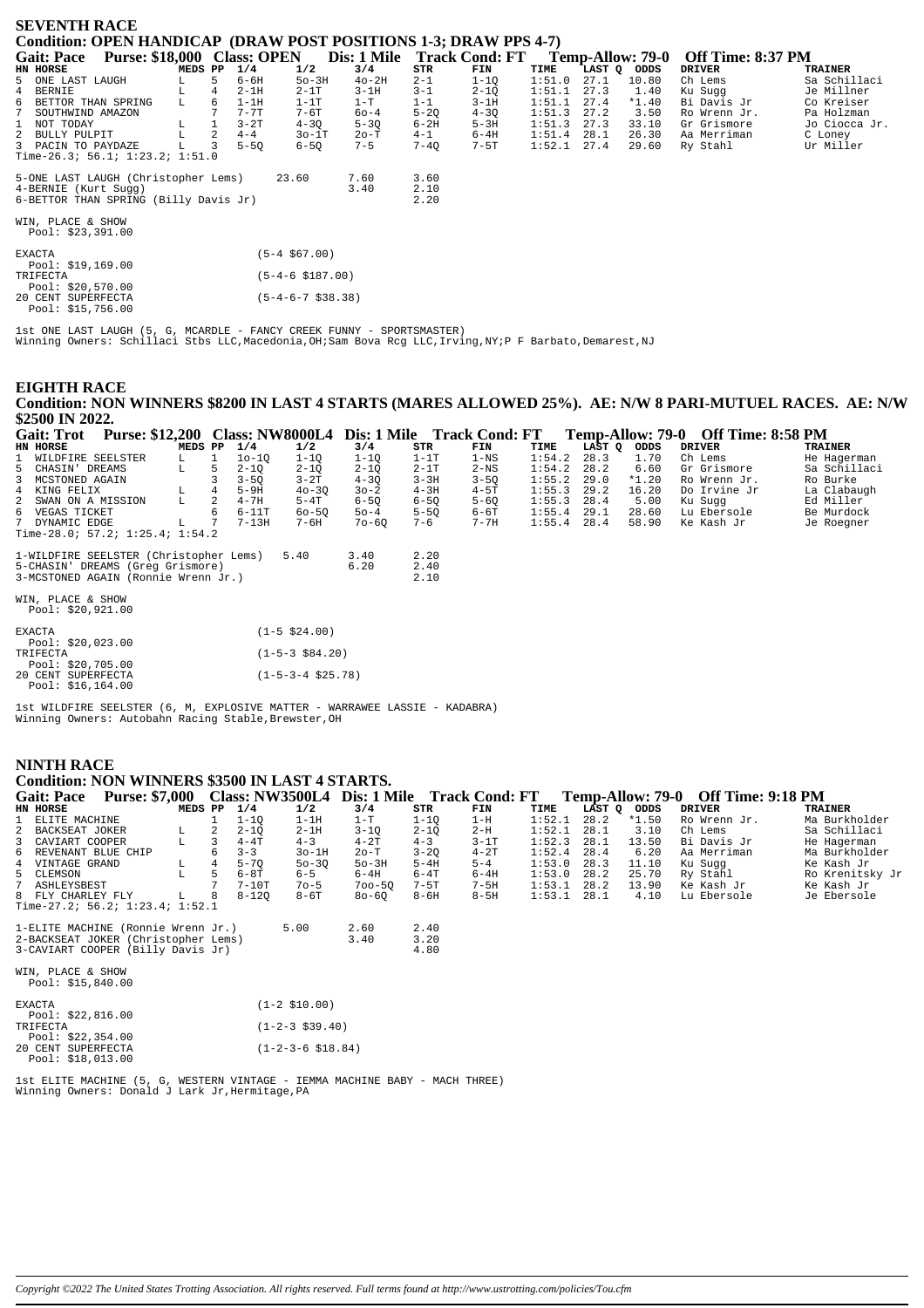| <b>TENTH RACE</b>                       |                                                 |         |    |           |                        |            |          |                                                           |        |        |         |  |                                    |                |
|-----------------------------------------|-------------------------------------------------|---------|----|-----------|------------------------|------------|----------|-----------------------------------------------------------|--------|--------|---------|--|------------------------------------|----------------|
|                                         | Condition: NON WINNERS \$5000 IN LAST 4 STARTS. |         |    |           |                        |            |          |                                                           |        |        |         |  |                                    |                |
| <b>Gait: Pace</b>                       |                                                 |         |    |           |                        |            |          | Purse: \$9,000 Class: NW5000L4 Dis: 1 Mile Track Cond: FT |        |        |         |  | Temp-Allow: 75-0 Off Time: 9:39 PM |                |
|                                         |                                                 |         |    |           |                        |            |          |                                                           |        |        |         |  |                                    |                |
| HN HORSE                                |                                                 | MEDS PP |    | 1/4       | 1/2                    | 3/4        | STR      | FIN                                                       | TIME   | LAST Q | ODDS    |  | <b>DRIVER</b>                      | <b>TRAINER</b> |
| CROSS COUNTRY<br>9                      |                                                 | L.      | [9 | $3-2T$    | $30 - 10$              | $1o-T$     | $1-2H$   | $1-1H$                                                    | 1:50.4 | 28.4   | 1.90    |  | Lu Ebersole                        | Lu Ebersole    |
| CAPTAINOFROCKNROLL<br>5.                |                                                 | L.      | 5  | $4 - 4$   | $40-2H$                | $40 - 20$  | $2 - 2H$ | $2-1H$                                                    | 1:51.0 | 28.3   | 5.10    |  | Ro Wrenn Jr.                       | Sa Schillaci   |
| 2<br>ANDALE ANDALE                      |                                                 |         |    | $1 - 10$  | $1 - 1$                | $2 - T$    | $3-2T$   | $3 - 3Q$                                                  | 1:51.2 | 29.1   | $*1.40$ |  | Ch Lems                            | Ma Burkholder  |
| DECLAN SEELSTER                         |                                                 | L       |    | $2 - 1Q$  | $2 - 1$                | $3 - 2$    | $4 - 4H$ | $4 - 3H$                                                  | 1:51.2 | 29.0   | 12.20   |  | Aa Merriman                        | Ra Bendis      |
| HEARTLAND DANDY<br>$\overline{4}$       |                                                 |         |    | $6-6T$    | $60 - 4T$              | $50 - 4$   | $5 - 7H$ | $5-5T$                                                    | 1:52.0 | 29.1   | 9.70    |  | Bi Davis Jr                        | C Loney        |
| FREEDOM WARRIOR                         |                                                 |         |    | $9 - 12T$ | $90 - 80$              | $900 - 70$ | $7-8T$   | $6 - 5T$                                                  | 1:52.0 | 28.3   | 11.50   |  | De Millner                         | Je Millner     |
| AIM FOR GLORY<br>3                      |                                                 |         | 3  | $5-5Q$    | $5-4Q$                 | $6-4H$     | $6 - 7H$ | $7 - 6H$                                                  | 1:52.0 | 29.1   | 55.90   |  | Gr Grismore                        | Ca Hollar      |
| BRIGHTER DAYS<br>6                      |                                                 |         | 6  | $8 - 10H$ | $7 - 6H$               | $8-6T$     | $8 - 90$ | $8 - 8$                                                   | 1:52.2 | 29.0   | 45.70   |  | Ku Sugg                            | Je Roegner     |
| 8<br>SUMMER TRAVEL                      |                                                 |         |    | $7 - 8H$  | $80 - 7$               | $700 - 5H$ | $9-9H$   | $9 - 8H$                                                  | 1:52.2 | 29.2   | 90.60   |  | Ry Stahl                           | An Rickert     |
| Time-26.2; 55.1; 1:22.0; 1:50.4         |                                                 |         |    |           |                        |            |          |                                                           |        |        |         |  |                                    |                |
| 9-CROSS COUNTRY (Luke Ebersole)         |                                                 |         |    |           | 5.80                   | 3.20       | 2.20     |                                                           |        |        |         |  |                                    |                |
| 5-CAPTAINOFROCKNROLL (Ronnie Wrenn Jr.) |                                                 |         |    |           |                        | 5.00       | 2.80     |                                                           |        |        |         |  |                                    |                |
|                                         |                                                 |         |    |           |                        |            |          |                                                           |        |        |         |  |                                    |                |
| 2-ANDALE ANDALE (Christopher Lems)      |                                                 |         |    |           |                        |            | 2.10     |                                                           |        |        |         |  |                                    |                |
| WIN, PLACE & SHOW                       |                                                 |         |    |           |                        |            |          |                                                           |        |        |         |  |                                    |                |
| Pool: \$29,115.00                       |                                                 |         |    |           |                        |            |          |                                                           |        |        |         |  |                                    |                |
|                                         |                                                 |         |    |           |                        |            |          |                                                           |        |        |         |  |                                    |                |
| <b>EXACTA</b>                           |                                                 |         |    |           | $(9 - 5 \ $26.00)$     |            |          |                                                           |        |        |         |  |                                    |                |
| Pool: \$31,939.00                       |                                                 |         |    |           |                        |            |          |                                                           |        |        |         |  |                                    |                |
| TRIFECTA                                |                                                 |         |    |           | $(9 - 5 - 2 \ $52.00)$ |            |          |                                                           |        |        |         |  |                                    |                |
| Pool: $$30,297.00$                      |                                                 |         |    |           |                        |            |          |                                                           |        |        |         |  |                                    |                |
| 20 CENT SUPERFECTA                      |                                                 |         |    |           | $(9-5-2-1$ \$25.00)    |            |          |                                                           |        |        |         |  |                                    |                |
| nool: 699 096 AA                        |                                                 |         |    |           |                        |            |          |                                                           |        |        |         |  |                                    |                |

Pool: \$22,926.00<br>PICK FIVE  $(3/5/5/1/9 \text{ } 51 \text{ } (5 \text{ } 0F \text{ } 5) \text{ } $1422.00)$ Pool: \$4,969.00

1st CROSS COUNTRY (6, G, PALONE RANGER - ESQUISSE HANOVER - ART MAJOR)<br>Winning Owners: Luke C. & Logan C Ebersole, Chesterville, OH; Cody S Sipe, Mt Gilead, OH

#### **ELEVENTH RACE** Condition: GUARANTEED \$10,000 PICK 4 STARTS HERE OPEN HANDICAP (DRAW POST POSITIONS 1-6; PP 7 **ASSIGNED)**

| Purse: \$18,000 Class: OPEN<br><b>Gait: Trot</b> |                                                                                                                 |         |    |         | Dis: 1 Mile            |         | <b>Track Cond: FT</b> |          | Temp-Allow: 75-0 |        | <b>Off Time: 10:03 PM</b> |               |                |
|--------------------------------------------------|-----------------------------------------------------------------------------------------------------------------|---------|----|---------|------------------------|---------|-----------------------|----------|------------------|--------|---------------------------|---------------|----------------|
| HN HORSE                                         |                                                                                                                 | MEDS PP |    | 1/4     | 1/2                    | 3/4     | STR                   | FIN      | TIME             | LAST Q | ODDS                      | <b>DRIVER</b> | <b>TRAINER</b> |
| 5 SMOKING JET                                    |                                                                                                                 |         | 5. | $1 - 2$ | $1 - 2$                | $1-1T$  | $1 - 2$               | $1-1T$   | 1:52.3           | 29.0   | 1.40                      | Ro Wrenn Jr.  | Ro Burke       |
| 7                                                | WINNING SHADOW                                                                                                  | L       |    | $5 - 7$ | $40 - 5T$              | $30-1T$ | $2 - 2$               | $2-1T$   | 1:53.0           | 29.0   | $*$ .80                   | Ch Lems       | Jo Hope        |
| 2 IMPULSE BUY                                    |                                                                                                                 | г       | 2  | $3 - 4$ | $3 - 40$               | $4-3H$  | $5 - 5$               | $3 - 4$  | 1:53.2           | 29.1   | 8.70                      | Aa Merriman   | Bi Rhoades     |
| 6 BIG BAD CAVIAR                                 |                                                                                                                 | L       | 6  | $7-10H$ | 7-8T                   | $6 - 5$ | $6 - 7$               | $4 - 5$  | 1:53.3           | 29.0   | 35.90                     | Bi Davis Jr   | Ed Zubkoff Jr  |
| 3 CUMBERLAND GAP                                 |                                                                                                                 |         |    | $4-5H$  | $5-5T$                 | $50-3T$ | $4 - 5$               | $5 - 50$ | 1:53.3           | 29.1   | 20.40                     | Ja Thompson   | Ji Smith       |
|                                                  | 4 JOGGINGTOTHEBANK                                                                                              |         |    | $6 - 9$ | $60-7H$                | $7o-5T$ | $7 - 70$              | $6 - 7H$ | 1:54.0           | 29.1   | 15.90                     | Ku Suqq       | Ma Burkholder  |
|                                                  | 1 PERFECT CHAPTER AS                                                                                            | L.      |    | $2 - 2$ | $2 - 2$                | $2-1T$  | $xip3x-5$             | x7x-12H  | 1:55.0           | 31.0   | 20.70                     | Ry Stahl      | An Rickert     |
|                                                  | Time-27.2; 55.3; $1:23.3$ ; $1:52.3$                                                                            |         |    |         |                        |         |                       |          |                  |        |                           |               |                |
|                                                  | 5-SMOKING JET (Ronnie Wrenn Jr.)                                                                                |         |    |         | 4.80                   | 2.40    | 2.10                  |          |                  |        |                           |               |                |
|                                                  | 7-WINNING SHADOW (Christopher Lems)                                                                             |         |    |         |                        | 2.20    | 2.10                  |          |                  |        |                           |               |                |
|                                                  | 2-IMPULSE BUY (Aaron Merriman)                                                                                  |         |    |         |                        |         | 2.20                  |          |                  |        |                           |               |                |
| WIN, PLACE & SHOW                                | Pool: \$15,283.00                                                                                               |         |    |         |                        |         |                       |          |                  |        |                           |               |                |
| <b>EXACTA</b>                                    | Pool: \$17,725.00                                                                                               |         |    |         | $(5-7, $9.60)$         |         |                       |          |                  |        |                           |               |                |
| TRIFECTA                                         | the contract of the contract of the contract of the contract of the contract of the contract of the contract of |         |    |         | $(5 - 7 - 2 \ $41.40)$ |         |                       |          |                  |        |                           |               |                |

Pool: \$24,404.00 PICK THREE  $(1/9/5 \text{ } $1 \text{ } (3 \text{ } 0F \text{ } 3) \text{ } $40.20)$ Pool:  $$6,302.00$ 

lst SMOKING JET (5, G, TRIUMPHANT CAVIAR - PARIS FILLY - GIANT HIT)<br>Winning Owners: Burke Rcg Stb LLC,Fredericktown,PA;Weaver Bruscemi LLC,Canonsburg,PA;C L Page,Mt Vernon,OH

#### **TWELFTH RACE**

Condition: NON WINNERS \$8000 IN LAST 4 STARTS. AE: N/W 8 PARI-MUTUEL RACES. AE: N/W \$2000 PER STARTS IN 2021-22.

|   | <b>Gait: Pace</b>    | <b>Purse: \$12,200</b>             |         |               |           | <b>Class: NW8000L4</b> | Dis: 1 Mile Track Cond: FT |           |          |        |             |         |               | Temp-Allow: 72-0 Off Time: 10:31 PM |                |
|---|----------------------|------------------------------------|---------|---------------|-----------|------------------------|----------------------------|-----------|----------|--------|-------------|---------|---------------|-------------------------------------|----------------|
|   | HN HORSE             |                                    | MEDS PP |               | 1/4       | 1/2                    | 3/4                        | STR       | FIN      | TIME   | LAST Q ODDS |         | <b>DRIVER</b> |                                     | <b>TRAINER</b> |
|   | 6 AMADEUS AS         |                                    |         | 6             | $1-1T$    | $1-1H$                 | $1-1T$                     | $1 - 20$  | $1-1H$   | 1:50.4 | 27.4        | 1.60    |               | Bi Davis Jr                         | Pa Holzman     |
|   | SURREAL IDEAL        |                                    | L       |               | $2 - 1T$  | $2 - 1H$               | $2-1T$                     | $2 - 20$  | $2-1H$   | 1:51.0 | 27.3        | $*1.30$ | Ch Lems       |                                     | Ve Beachy      |
|   | 3 LAST BET           |                                    | L       | 3             | $4 - 4H$  | $4 - 4$                | $3o-2H$                    | $3 - 4T$  | $3-5H$   | 1:51.4 | 28.2        | 14.00   |               | Aa Merriman                         | Ra Bendis      |
|   | 2 TREMENDOUS PLAY    |                                    | L       | $\mathcal{L}$ | $3 - 3$   | $3-2T$                 | $4 - 30$                   | $4-4T$    | $4 - 60$ | 1:52.0 | 28.2        | 7.50    |               | Gr Grismore                         | Sa Schillaci   |
| 7 | MCTHIRSTY            |                                    | L       |               | $8 - 120$ | $8o-10H$               | $60 - 10$                  | $6-11H$   | $5 - 10$ | 1:52.4 | 27.4        | 25.10   | Ku Suqq       |                                     | Ed Miller      |
|   | 8 LAUGHAGAIN HANOVER |                                    | L       | 8             | $9-13T$   | $9 - 11H$              | $9-12H$                    | $9 - 13$  | $6 - 10$ | 1:52.4 | 27.2        | 8.20    |               | Ro Wrenn Jr.                        | Ro Burke       |
|   | 9 KING CORONA        |                                    | L       | ſ9.           | $5-6T$    | $5 - 60$               | $5 - 90$                   | $5-10T$   | $7-10T$  | 1:53.0 | 28.1        | 47.60   |               | Do Irvine Jr                        | To Bigler      |
|   | 5 DEVIL OR ANGEL     |                                    |         |               | $7 - 10H$ | $7-9H$                 | $80 - 12$                  | $8 - 12T$ | $8 - 11$ | 1:53.0 | 27.3        | 19.40   | Ry Stahl      |                                     | Jo Wengerd     |
|   | 4 MAGIC JOE LINDY    |                                    | L.      | 4             | $6 - 8$   | $6 - 7H$               | $7 - 11$                   | $7-12H$   | $9-11H$  | 1:53.0 | 27.4        | 49.50   | Ty Angus      |                                     | C Loney        |
|   |                      | Time-26.2; 55.1; 1:23.0; 1:50.4    |         |               |           |                        |                            |           |          |        |             |         |               |                                     |                |
|   |                      | 6-AMADEUS AS (Billy Davis Jr)      |         |               |           | 5.20                   | 2.80                       | 2.10      |          |        |             |         |               |                                     |                |
|   |                      | 1-SURREAL IDEAL (Christopher Lems) |         |               |           |                        | 2.60                       | 2.10      |          |        |             |         |               |                                     |                |
|   |                      | 3-LAST BET (Aaron Merriman)        |         |               |           |                        |                            | 3.40      |          |        |             |         |               |                                     |                |
|   | WIN, PLACE & SHOW    |                                    |         |               |           |                        |                            |           |          |        |             |         |               |                                     |                |
|   | Pool: $$22,262.00$   |                                    |         |               |           |                        |                            |           |          |        |             |         |               |                                     |                |

| <b>EXACTA</b>      |                    | $(6-1$ \$12.20)          |
|--------------------|--------------------|--------------------------|
|                    | Pool: $$26,575.00$ |                          |
| TRIFECTA           |                    | $(6-1-3 \t568.80)$       |
|                    | Pool: $$26.318.00$ |                          |
|                    |                    |                          |
| 20 CENT SUPERFECTA |                    | $(6-1-3-2 \cdot $17.34)$ |
|                    | Pool: $$20.030.00$ |                          |

lst AMADEUS AS (5, G, ROCKIN AMADEUS - MODESTA HALL - CAMBEST)<br>Winning Owners: Melvin G Fink, Bloomfield Hills, MI